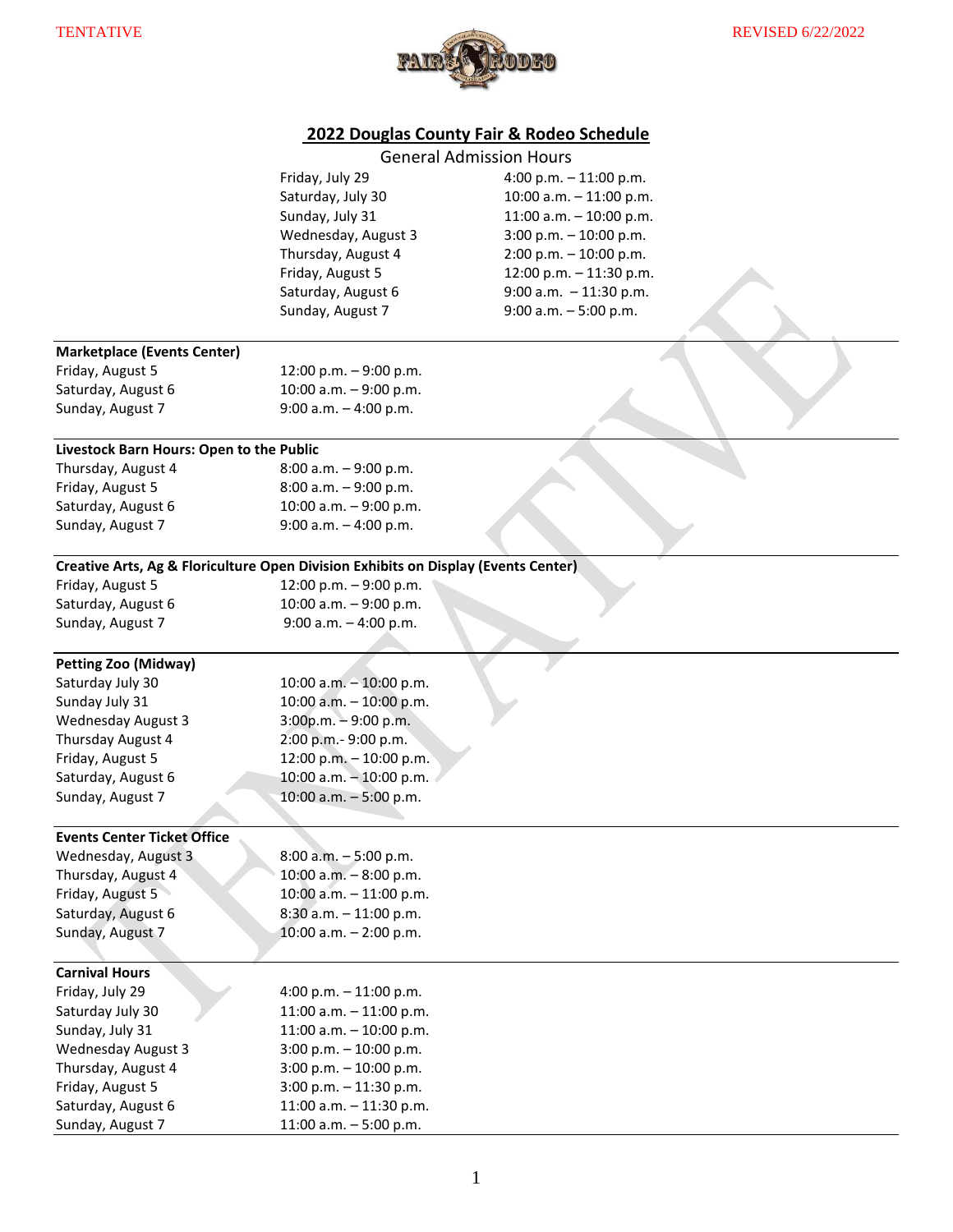

| Saturday, March 5<br>8:00 a.m.                     | Junior Division Beef Tag-In                                                                                                                                                              |
|----------------------------------------------------|------------------------------------------------------------------------------------------------------------------------------------------------------------------------------------------|
| Saturday, April 30<br>5:00 p.m.                    | Junior Division Swine Tag-In Deadline                                                                                                                                                    |
| Tuesday, May 3<br>4:00 p.m.                        | Junior Division Sheep and Goat I.D. Day (Large Animal Barn)                                                                                                                              |
| <b>Wednesday, June 1</b><br>10:00 a.m.             | Fair Entry Opens for all Junior Division Projects - Beef, Cat, Cloverbud, Dog, Fashion<br>Revue, General Projects, Goat, Horse, Llama, Sheep, Sheep Lead, Swine, Rabbit, and<br>Poultry  |
| Tuesday, June 7<br>5:30 p.m. $-8:00$ p.m.          | Junior Division Show Rabbit I.D. Day Multipurpose Barn South)                                                                                                                            |
| <b>Wednesday, June 8</b><br>5:30 p.m. $-8:00$ p.m. | Junior Division Show Rabbit I.D. Day (Multipurpose Barn South)                                                                                                                           |
| Saturday, June 11<br>$8:00$ a.m. $-5:00$ p.m.      | Junior Division Poultry I.D. Day (Virtual)                                                                                                                                               |
| Sunday, June 12<br>$8:00$ a.m. $-5:00$ p.m.        | Junior Division Poultry I.D. Day (Virtual)                                                                                                                                               |
| <b>Wednesday, June 15</b><br>Midnight              | Fair Entry Closes for all Junior Division Projects - Beef, Cat, Cloverbud, Dog, Fashion<br>Revue, General Projects, Goat, Horse, Llama, Sheep, Sheep Lead, Swine, Rabbit, and<br>Poultry |
| Sunday, June 26<br>4:00 p.m. $-6:00$ p.m.          | Junior Division Market Rabbit I.D. Day (Multi-Purpose Barn)                                                                                                                              |
| Monday, June 27<br>5:00 p.m. $-9:00$ p.m.          | Running Rover Practice (Multi-Purpose North)                                                                                                                                             |
| Monday, July 11<br>6:00 p.m. $-8:00$ p.m.          | Royalty Practice (Outdoor Arena, Warm-Up Arena)                                                                                                                                          |
| Thursday, July 14<br>4:00 p.m.                     | Junior Division Archery Competition (Indoor Arena, Warm-Up Arena)                                                                                                                        |
| <b>Friday, July 15</b><br>4:00 p.m.                | Junior Division County Shoot Air Rifle, Air Pistol Competition (Multi-Purpose Barn)                                                                                                      |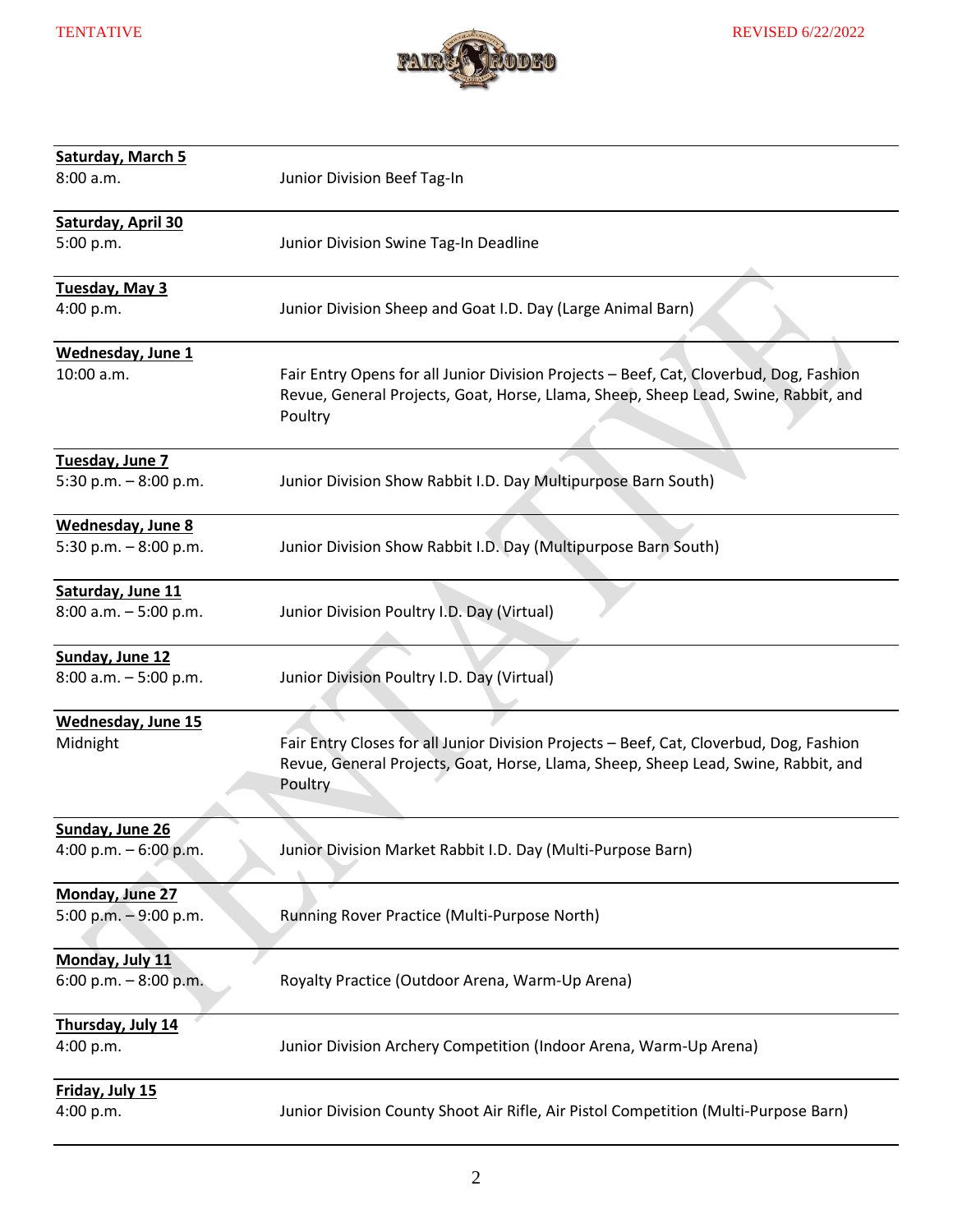

| Saturday, July 16          |                                                                                                                                                                                                                                                                                                                               |
|----------------------------|-------------------------------------------------------------------------------------------------------------------------------------------------------------------------------------------------------------------------------------------------------------------------------------------------------------------------------|
| 8:00 a.m.                  | Junior Division .22 Rifle, .22 Pistol, Muzzleloading, Western Heritage Registration &<br>Equipment Check (Douglas County Law Enforcement Facility)<br>Junior Division .22 Rifle, .22 Pistol, Muzzleloading, Western Heritage Competitor's Safety<br>Meetings held through-out event (Douglas County Law Enforcement Facility) |
| 9:00 a.m.                  | Junior Division .22 Rifle, .22 Pistol, Muzzleloading, Western Heritage (Douglas County<br>Law Enforcement Facility)                                                                                                                                                                                                           |
| $9:00 - 5:00 p.m.$         | Volunteer Orientation (Events Center Conference Room)                                                                                                                                                                                                                                                                         |
| Sunday, July 17            |                                                                                                                                                                                                                                                                                                                               |
| 8:00 a.m.                  | Junior Division Trap, Skeet & Sporting Clay Registration & Equipment Check                                                                                                                                                                                                                                                    |
| 8:45 a.m.                  | Junior Division Trap, Skeet & Sporting Clay Mandatory Competitor's Meeting<br>(Immediately before the Competition - Pikes Peak Gun Club)                                                                                                                                                                                      |
| 9:00 a.m.                  | Junior Division Trap, Skeet & Sporting Clay Competition (Pikes Peak Gun Club)                                                                                                                                                                                                                                                 |
| Monday, July 18            |                                                                                                                                                                                                                                                                                                                               |
| 6:00 p.m. $-8:00$ p.m.     | Royalty Practice (Indoor Arena)                                                                                                                                                                                                                                                                                               |
| 5:00 p.m. $-9:00$ p.m.     | Running Rover Practice (Multi-Purpose North)                                                                                                                                                                                                                                                                                  |
| Tuesday, July 19           |                                                                                                                                                                                                                                                                                                                               |
| 6:00 p.m.                  | Junior Division Horse Written Test (Indoor Arena)                                                                                                                                                                                                                                                                             |
| <b>Wednesday, July 20</b>  |                                                                                                                                                                                                                                                                                                                               |
| 4:30 p.m. $-10$ p.m.       | Shooting Sports BBQ (Kirk Hall)                                                                                                                                                                                                                                                                                               |
| 6:00 p.m.                  | Junior Division Livestock and Cat Test (Multi-Purpose Barn South)                                                                                                                                                                                                                                                             |
| Thursday, July 21          |                                                                                                                                                                                                                                                                                                                               |
| 9:00 a.m.                  | Ticket Seller/Taker Training (Events Center Conference Rooms)                                                                                                                                                                                                                                                                 |
| Friday, July 22            |                                                                                                                                                                                                                                                                                                                               |
| 8:30 a.m.                  | Set up for Exhibit Day (Events Center)                                                                                                                                                                                                                                                                                        |
| Saturday, July 23          |                                                                                                                                                                                                                                                                                                                               |
| 9:00 a.m.                  | Junior Division Exhibit Day (Events Center)                                                                                                                                                                                                                                                                                   |
| 9:00 a.m.                  | 4-H Cloverbud Primary Fair (Events Center Conference Rooms)                                                                                                                                                                                                                                                                   |
| Sunday, July 24            |                                                                                                                                                                                                                                                                                                                               |
| $10:00$ a.m. $-12:00$ p.m. | <b>Royalty Contestant Horse Receiving</b>                                                                                                                                                                                                                                                                                     |
| 12:00 p.m.                 | Douglas County Rodeo Royalty Contest (Indoor and Outdoor Arena, Multi-purpose Barn<br>South)                                                                                                                                                                                                                                  |
| Monday, July 25            |                                                                                                                                                                                                                                                                                                                               |
| $8:00$ a.m. $-5:00$ p.m.   | Hometown Rodeo Entries Accepted (Events Center Ticket Windows)                                                                                                                                                                                                                                                                |
| Tuesday, July 26           |                                                                                                                                                                                                                                                                                                                               |
| $8:00$ a.m. $-5:00$ p.m.   | Hometown Rodeo Entries Accepted (Events Center Ticket Windows)                                                                                                                                                                                                                                                                |
| $2:00$ p.m. $-8:00$ p.m.   | Ticket Seller/Taker Training (Events Center Conference Rooms)                                                                                                                                                                                                                                                                 |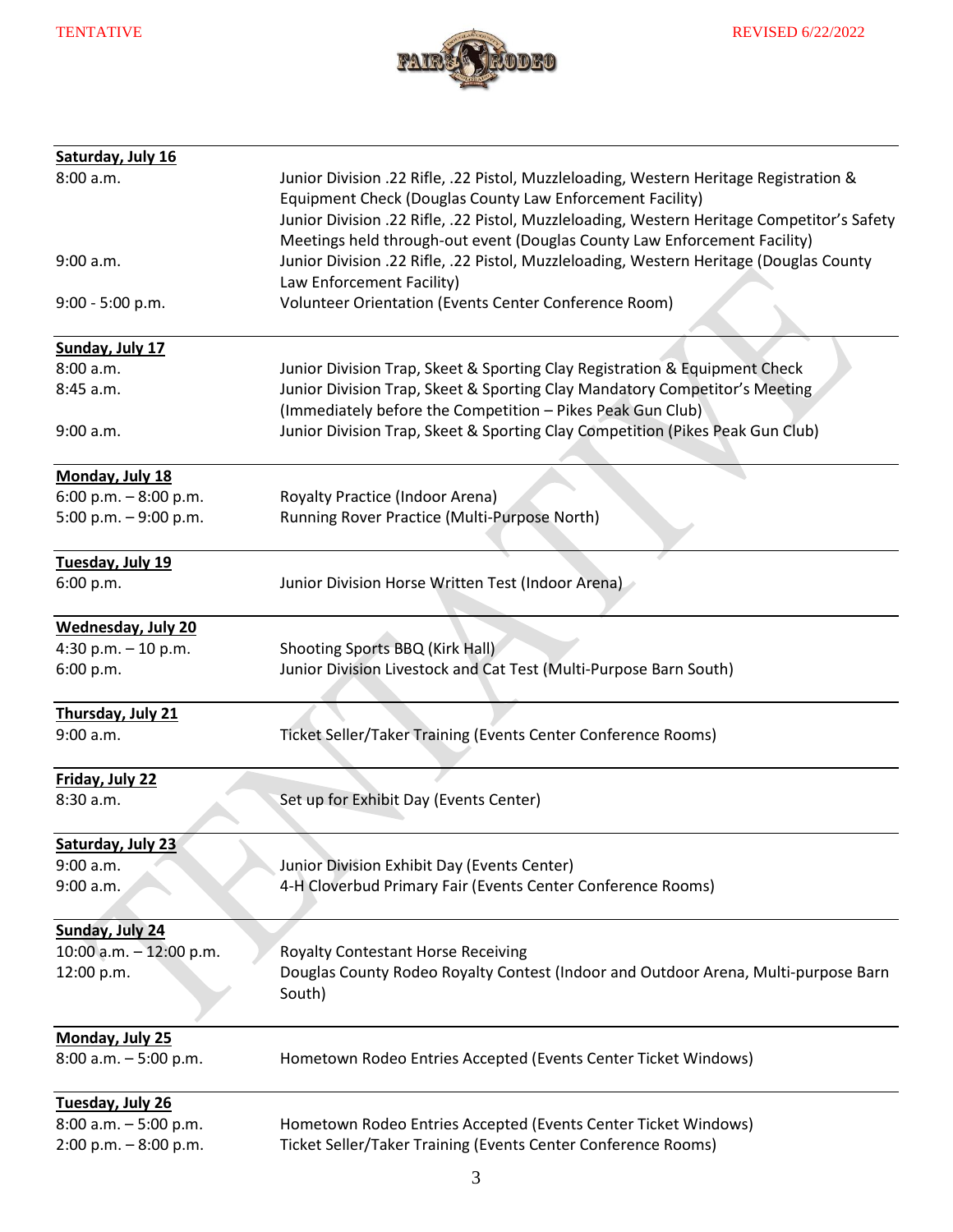

| <b>Wednesday, July 27</b>                            |                                                                                                                        |
|------------------------------------------------------|------------------------------------------------------------------------------------------------------------------------|
| 5:00 p.m.                                            | Hometown Rodeo Entry Deadline (Events Center Ticket Windows)                                                           |
| 3:00 p.m.                                            | Ticket Seller/Taker Training (Events Center Conference Rooms)                                                          |
| Thursday, July 28                                    |                                                                                                                        |
| 1:00 p.m.                                            | Ticket Seller/Taker Training (Events Center Conference Rooms)                                                          |
| Friday, July 29 - Free Grounds Admission             |                                                                                                                        |
| 8:00 a.m. - 5:00 p.m.                                | Work Day                                                                                                               |
| 8:30 a.m.                                            | Set up Beef, Sheep, Swine, Goats, Rabbits, Poultry, Dog and Cats                                                       |
| 8:30 a.m.                                            | Set up Open Class                                                                                                      |
| 4:00 p.m. $-11:00$ p.m.                              | Carnival                                                                                                               |
| 5:00 p.m. $-8:00$ p.m.                               | Hillia Hula Hoop Pop Up Show (Walk Around)                                                                             |
| 7:00 p.m.                                            | Concert featuring Josh Turner (Outdoor Arena) followed by                                                              |
|                                                      | "Stomp Your Boots" After Party featuring YA'BOYZ- Ticketed Event                                                       |
|                                                      |                                                                                                                        |
| Saturday, July 30- Free Grounds Admission            |                                                                                                                        |
| 6:00 a.m. $-3:00$ p.m.                               | BBQ Event (Left of Event Center & Event Center Conference Rooms)                                                       |
| $7:30$ a.m. $-11:00$ a.m.                            | Fairgrounds Open for Junior Division Dog Receiving                                                                     |
| 9:30 a.m.                                            | Douglas County Fair & Rodeo Parade (Chamber Event Downtown Castle Rock)                                                |
| 10:00 a.m. $-$ 10:00 p.m.                            | Petting Zoo (Midway)                                                                                                   |
| 10:30 a.m.                                           | Llama Show (Pavilion) Afternoon with a Llama directly following the show (Multi-                                       |
|                                                      | Purpose Barn North)                                                                                                    |
| 11:00 a.m. $-$ 11:00 p.m.                            | Carnival                                                                                                               |
| 11:00 a.m.                                           | Stick Horse Rodeo (Near Small Animal Barn)                                                                             |
| 11:00 a.m. -11:30 a.m.                               | Talon Talks - Raptor Bird of Prey Show by Nature's Educators (Kirk Hall)                                               |
| 12:00 p.m.                                           | Junior Division Dog Showmanship (Indoor Arena)                                                                         |
|                                                      | Junior Division Dog Rally - following Showmanship (Indoor Arena)                                                       |
|                                                      | Junior Division Dog Obedience - following Showmanship (Indoor Arena)                                                   |
| 12:00 p.m. $-$ 12:30 p.m.<br>1:00 p.m. $-$ 4:00 p.m. | Talon Talks - Raptor Bird of Prey Show by Nature's Educators (Kirk Hall)<br>Colorado Keys Dueling Piano (Midway Stage) |
| 1:00 p.m. $-7:00$ p.m.                               | Hometown Rodeo Contestant Horse Receiving                                                                              |
| $1:00$ p.m. $-1:30$ p.m.                             | Talon Talks - Raptor Bird of Prey Show by Nature's Educators (Kirk Hall)                                               |
| 1:00 p.m. $-$ 2:30 p.m.                              | BBQ Judging (Event Center Conference Rooms & Lobby)                                                                    |
| 2:00 p.m.                                            | Mutton Bustin' Registration (Indoor Arena Ticket Office)                                                               |
| $2:00$ p.m. $-2:30$ p.m.                             | Talon Talks - Raptor Bird of Prey Show by Nature's Educators (Kirk Hall)                                               |
| $2:30$ p.m. $-3:00$ p.m.                             | BBQ Awards (Event Center Lobby/Entrance)                                                                               |
| 3:00 p.m.                                            | Mutton Bustin' (Outdoor Arena)                                                                                         |
| 3:00 p.m.                                            | Hometown Rodeo Final Order Posted (Outdoor Arena)                                                                      |
| 3:00 p.m.                                            | Axe Women Loggers of Maine Show (Pavilion)                                                                             |
| $3:00$ p.m. $-3:30$ p.m.                             | Talon Talks - Raptor Bird of Prey Show by Nature's Educators (Kirk Hall)                                               |
| 4:00 p.m.                                            | Hometown Rodeo Starting with the Crowning of Fair & Rodeo Royalty (Outdoor Arena)                                      |
| 4:00 p.m. $-$ 4:30 p.m.                              | Talon Talks - Raptor Bird of Prey Show by Nature's Educators (Kirk Hall)                                               |
| 5:00 p.m.                                            | Axe Women Loggers of Maine Show (Pavilion)                                                                             |
| 6:00 p.m. $-9:00$ p.m.                               | Hillia Hula Hoop Pop Up Show (Walk Around)                                                                             |
| 7:00 p.m.                                            | Axe Women Loggers of Maine Show (Pavilion)                                                                             |
|                                                      |                                                                                                                        |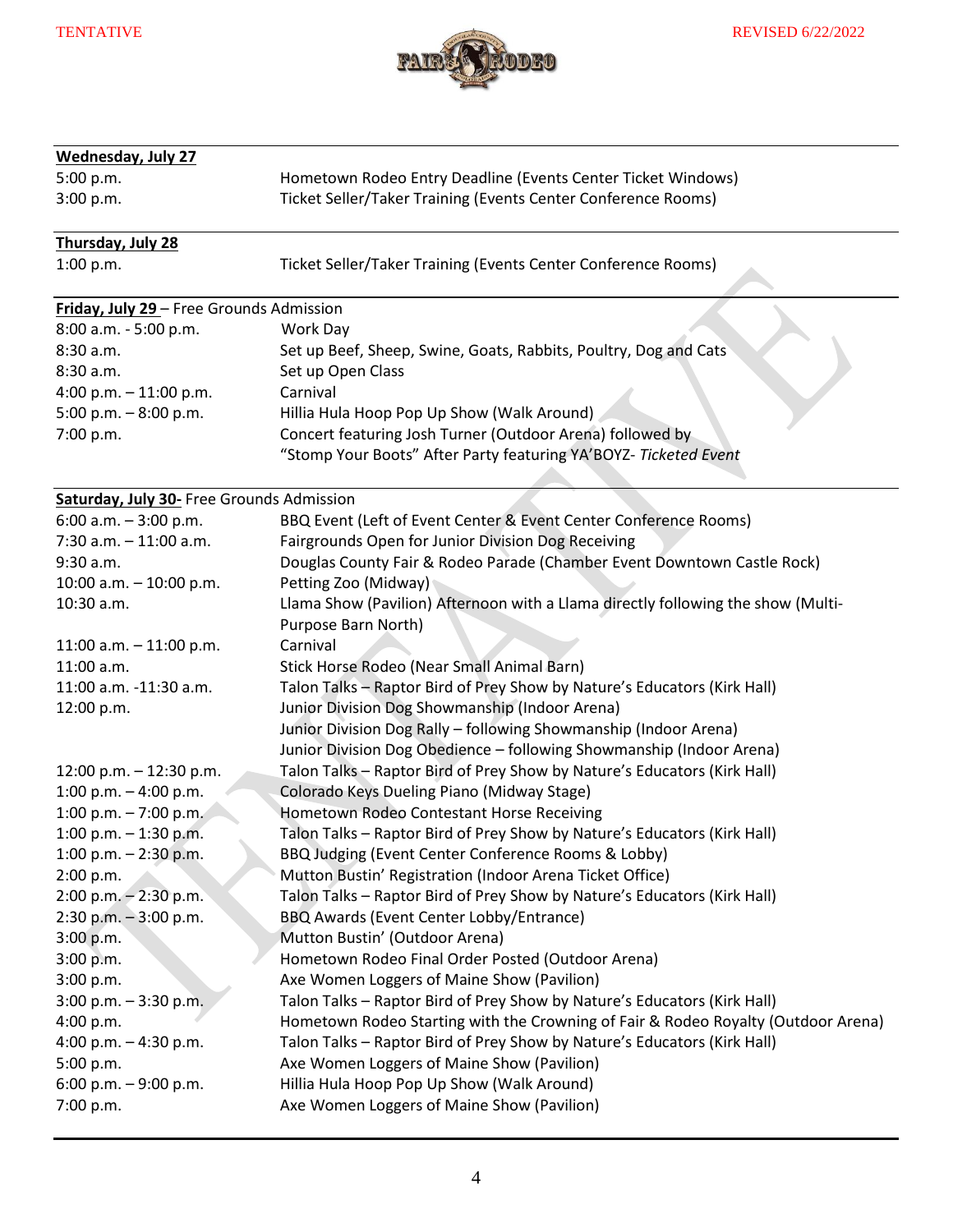

# **Sunday, July 31** - Free Grounds Admission

| $6:00$ a.m. $-8:00$ a.m.   | Junior Division Horse Receiving (English will not start before Noon)                         |
|----------------------------|----------------------------------------------------------------------------------------------|
| 8:00 a.m.                  | Junior Division Horse Show (Indoor Arena) - Western concurrent with Trail (Warm-up<br>Arena) |
| $10:00$ a.m. $-11:00$ a.m. | Junior Division Horse Receiving (English will not start before Noon)                         |
| 10:00 a.m. $-9:00$ p.m.    | Petting Zoo (Midway)                                                                         |
| 11:00 a.m. $-$ 10:00 p.m.  | Carnival                                                                                     |
| 11:00 a.m. $-$ 1:00 p.m.   | Farm to Table (Field Right of Event Center) Ticketed Event                                   |
| 12:00 p.m. $-3:00$ p.m.    | Junior Division Horse Show English (Indoor Arena)                                            |
| $11:00$ a.m.               | Junior Division Cat Show (Multi-Purpose Barn South)                                          |
| 12:00 p.m. $-4:00$ p.m.    | Creative Arts Open Division Fine Arts, Home Ec., Home Arts, Quilts & Senior Citizen          |
|                            | Exhibit Entry Receiving (Events Center) Set up Creative Arts (Events Center)                 |
| 1:00 p.m. $-3:30$ p.m.     | The Vintage Car Club of Castle Rock Car Show                                                 |
| $2:00$ p.m. $-5:00$ p.m.   | Colorado Keys Dueling Piano (Midway Stage)                                                   |
| 3:00 p.m.                  | Axe Women Loggers of Maine Show (Pavilion)                                                   |
| 4:00 p.m. $-7:00$ p.m.     | Hillia Hula Hoop Pop Up Show (Walk Around)                                                   |
| 5:00 p.m.                  | Axe Women Loggers of Maine Show (Pavilion)                                                   |
| 7:00 p.m.                  | Axe Women Loggers of Maine Show (Pavilion)                                                   |
|                            |                                                                                              |

### **Monday, August 1**- Free Grounds Admission

| $6:00$ a.m. $-8:00$ a.m.   | Junior Division Horse Receiving (Gymkhana will not start before Noon)                  |
|----------------------------|----------------------------------------------------------------------------------------|
| 8:00 a.m.                  | Junior Division Horse Show - Working Ranch followed by Gymkhana (Indoor Arena)         |
| 9:00 a.m.                  | Creative Arts Open Division Fine Arts, Home Ec., Home Arts, and Senior Citizen Judging |
|                            | Closed to Public (Events Center)                                                       |
| 9:00 a.m.                  | Open Division Creative Arts Bake Sale (Events Center)                                  |
| 9:00 a.m.                  | Creative Arts Open Division Quilt Judging - Open to Public (Events Center)             |
| $10:00$ a.m. $-11:00$ a.m. | Junior Division Horse Receiving (Gymkhana will not start before Noon)                  |
|                            |                                                                                        |

## **Tuesday, August 2**- Free Grounds Admission

| $8:00$ a.m. $-10:00$ a.m.  | Junior Division Beef, Swine, Goat, Sheep, and Poultry Receiving                  |
|----------------------------|----------------------------------------------------------------------------------|
| $8:00$ a.m. $-10:00$ a.m.  | Junior Division Swine Weigh-In & Ultrasound                                      |
| $10:00$ a.m. $-11:00$ a.m. | Junior Division Market Goat Weigh-In & Ultrasound                                |
| 11:00 a.m. $-$ 12:00 p.m.  | Junior Division Sheep Weigh-In & Ultrasound                                      |
| 12:00 p.m. $-$ 12:30 p.m.  | Junior Division Breeding Ewe Classification                                      |
| 11:30 a.m. $-$ 12:30 p.m.  | Junior Division Market Poultry Weigh-In                                          |
| 12:00 p.m. $-$ 1:00 p.m.   | Junior Division Beef Weigh-In                                                    |
| 1:30 p.m.                  | Junior Division Beef Exhibitor Meeting                                           |
| 2:00 p.m.                  | Junior Division Non-Market Goat Exhibitor Meeting                                |
| 2:30 p.m.                  | Junior Division Swine Exhibitor Meeting                                          |
| 3:00 p.m.                  | Junior Division Sheep Exhibitor Meeting                                          |
| 3:30 p.m.                  | Junior Division Market Goat Exhibitor Meeting                                    |
| 4:00 p.m.                  | Junior Division Dairy, Fiber and Pygmy Goat Show followed by all Non-Market Goat |
|                            | Showmanship, followed by Utility Goat Show (Pavilion)                            |
|                            |                                                                                  |

**Wednesday, August 3**- Free Grounds Admission

| $7:00$ a.m. | Junior Division Rabbit Show Check-In (Multi-Purpose Barn South) |
|-------------|-----------------------------------------------------------------|
| 8:00 a.m.   | Junior Division Swine Showmanship (Pavilion)                    |
| 9:00 a.m.   | Junior Division Rabbit Show (Multi-Purpose Barn South)          |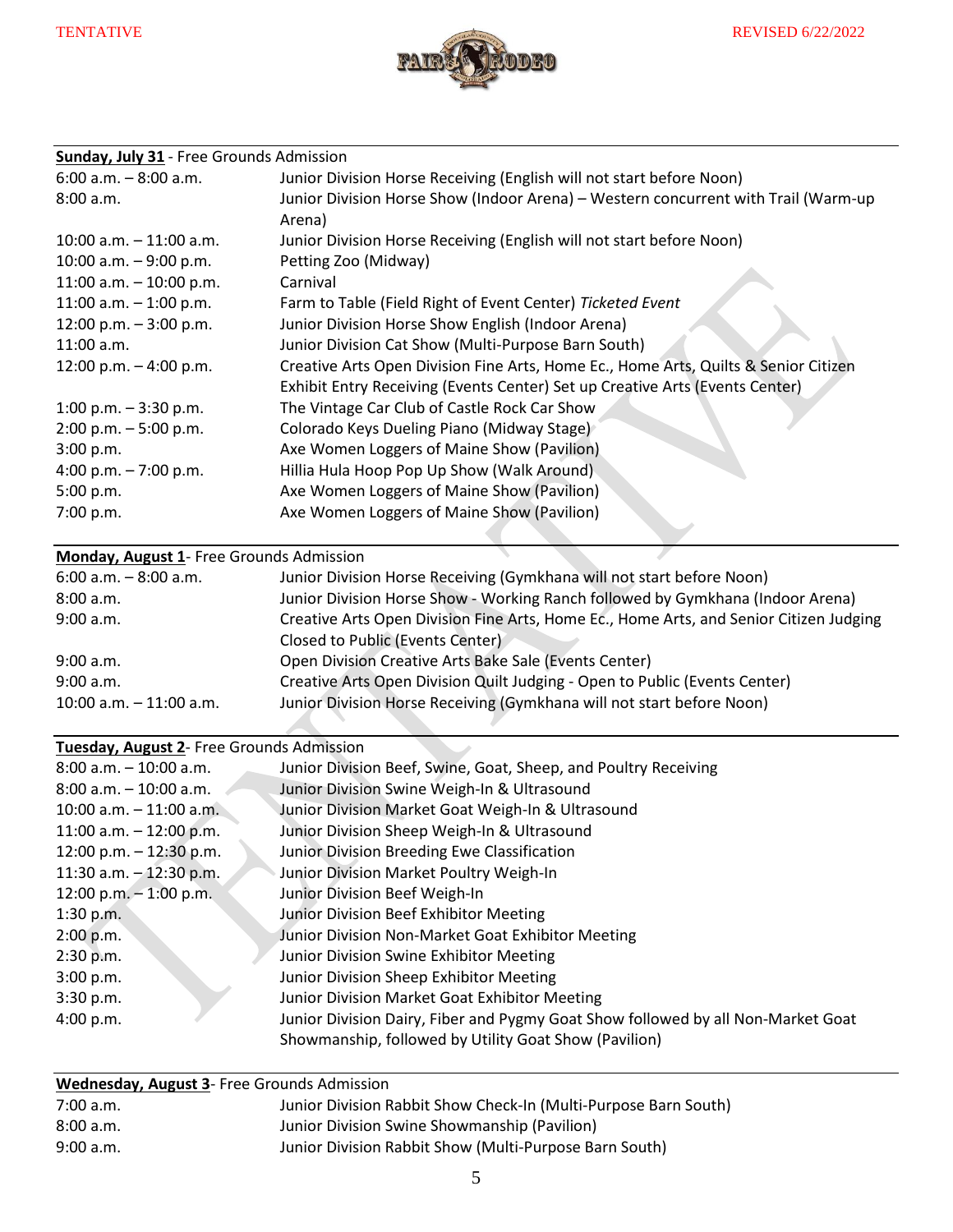

| 9:00 a.m.                 | Junior Division Poultry Showmanship (Indoor Arena)                                  |
|---------------------------|-------------------------------------------------------------------------------------|
| $10:30$ a.m.              | Junior Division Market Beef Show (Pavilion) or 15 minutes following Swine           |
|                           | Showmanship if Swine Show runs late                                                 |
| 12:00 p.m.                | Junior Division Beef Official Photographs (Beef Barn) - or 15 minutes following the |
|                           | Market Beef Show if the Market Beef Show runs late)                                 |
| 1:00 p.m.                 | Junior Division Sheep Showmanship - Followed by Breeding Sheep - or 15 minutes      |
|                           | following the Market Beef Show if Market Beef Show runs late (Pavilion)             |
| 1:00 p.m. $-7:00$ p.m.    | Junior Division General Exhibits on Display (Events Center)                         |
| $3:00$ p.m. $-10:00$ p.m. | Carnival                                                                            |
| $3:00$ p.m. $-9:00$ p.m.  | Petting Zoo (Midway)                                                                |
| 3:00 p.m. - 9:00 p.m.     | Let's Booth It Photo Booth (Kirk Hall)                                              |
| 4:00 p.m.                 | Junior Division Breeding Beef Show (Pavilion) or 15 minutes following Sheep         |
|                           | Showmanship if Sheep Showmanship runs late                                          |
| 6:00 p.m.                 | Junior Division Market Swine Show (Pavilion) or 15 minutes following Breeding Beef  |
|                           | Show if Breeding Beef Show runs late                                                |
|                           |                                                                                     |
|                           | .                                                                                   |

#### **Thursday, August 4**- Free Grounds Admission

| $7:00$ a.m. $-11:00$ a.m. | Open Division Ag & Floriculture Exhibit Entry Receiving (Events Center)    |
|---------------------------|----------------------------------------------------------------------------|
| 9:00 a.m.                 | Junior Division Market Lamb Show (Pavilion)                                |
| 9:00 a.m.                 | Junior Division Poultry Show - Breed, Market (Poultry Barn)                |
| 1:00 p.m.                 | Junior Division Market Goat Show followed by Meat Breeding and Market Goat |
|                           | Showmanship (Pavilion)                                                     |
| 1:00 p.m.                 | Open Division Ag & Floriculture Judging (Events Center)                    |
| 2:00 p.m.                 | Mutton Bustin' Registration (Indoor Arena Ticket Office)                   |
| $2:00$ p.m. $-9:00$ p.m.  | Petting Zoo (Midway)                                                       |
| $2:00$ p.m. $-8:00$ p.m.  | Tres Amigos Roping (Old West Town)                                         |
| $3:00$ p.m. $-9:00$ p.m.  | Let's Booth It Photo Booth (Kirk Hall)                                     |
| $3:00$ p.m. $-10:00$ p.m. | Carnival                                                                   |
| 3:00 p.m.                 | Mutton Bustin' (Outdoor Arena)                                             |
| 5:00 p.m.                 | Junior Division Beef Showmanship (Pavilion)                                |
| 6:00 p.m. $-9:00$ p.m.    | Hillia Hula Hoop Pop Up Show (Walk Around)                                 |
| 7:00 p.m.                 | PRCA Rough Stock Event (Outdoor Arena) Ticketed Event                      |

z.

#### **Friday, August 5**- Ticketed Grounds Admission

×

| <b>PRCA Contestant Receiving</b>                                                   |
|------------------------------------------------------------------------------------|
| Junior Division Jr. Livestock Sale - Sale Selection Committee Meeting              |
| Junior Division Master Showmanship Participant Check-In (Pavilion)                 |
| Junior Division Beef Ultrasound (Large Animal Barn)                                |
| Junior Division Master Showmanship (Pavilion / Indoor Arena)                       |
| PRCA Slack (Outdoor Arena)                                                         |
| Junior Division Rabbit Livestock Sale Official Photographs (Swine Barn)            |
| Junior Division Poultry Livestock Sale Official Photographs (Swine Barn)           |
| Junior Division Swine Livestock Sale Official Photographs (Swine Barn)             |
| Royalty Luncheon (Hospitality) Ticketed Event                                      |
| Marketplace (Events Center)                                                        |
| Creative Arts, Ag & Floriculture Open Division Exhibits on Display (Events Center) |
| Junior Division General Exhibits on Display (Events Center)                        |
| Discovery Ranch (Events Center)                                                    |
| Petting Zoo (Midway)                                                               |
|                                                                                    |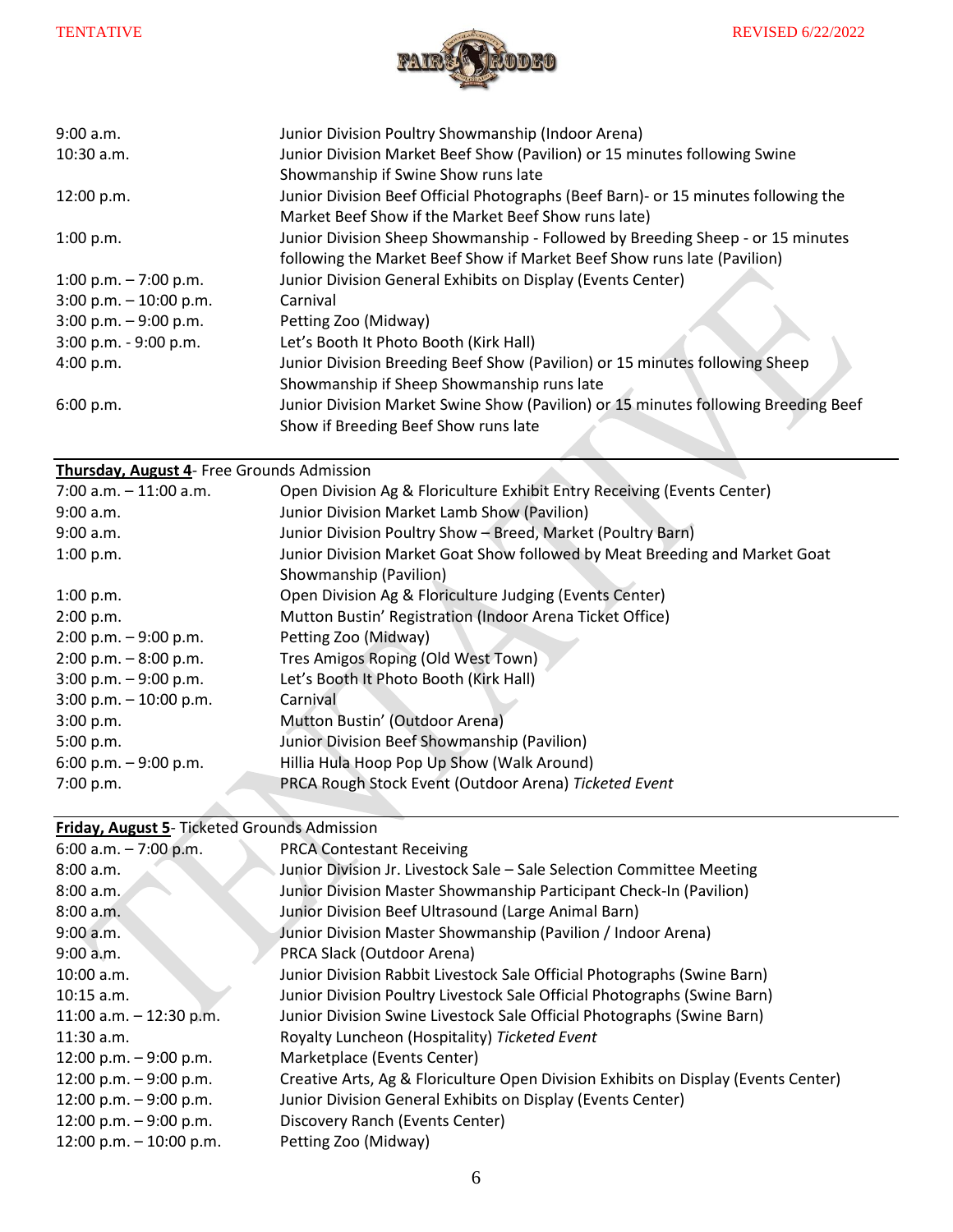

| Let's Booth It Photo Booth (Kirk Hall)<br>Tres Amigos Roping (Old West Town)<br>Junior Division Sheep Livestock Sale Official Photographs (Swine Barn)<br>Fashion Revue Judging (Events Center) |
|-------------------------------------------------------------------------------------------------------------------------------------------------------------------------------------------------|
| Fashion Revue Fashion Show (Midway Stage)<br>Junior Division Goat Livestock Sale Official Photographs (Swine Barn)                                                                              |
| Mutton Bustin' Registration (Indoor Arena Ticket Office)                                                                                                                                        |
| Mutton Bustin' (Outdoor Arena)                                                                                                                                                                  |
| Carnival                                                                                                                                                                                        |
| Queens Barrel Race (Outdoor Arena)                                                                                                                                                              |
| WireWood Station (Midway Stage)                                                                                                                                                                 |
| Set-Up Dog Agility                                                                                                                                                                              |
| Junior Division Jr. Livestock Sale Pre-Sale Mandatory Meeting (Indoor Arena)                                                                                                                    |
| Junior Livestock Sale - Buyer Appreciation BBQ (Pavilion) Ticketed Event                                                                                                                        |
| 4-H Scholarship Awards and Commissioner's Cookie Jar Presentations (Pavilion)                                                                                                                   |
| Dog Agility Set-Up (Indoor Arena)                                                                                                                                                               |
| Junior Livestock Sale (Pavilion)                                                                                                                                                                |
| PRCA Rodeo (Outdoor Arena) Ticketed Event                                                                                                                                                       |
| Hillia Hula Hoop Pop Up Show (Walk Around)                                                                                                                                                      |
|                                                                                                                                                                                                 |

**Saturday, August 6**- Ticketed Grounds Admission

| $8:00$ a.m. $-11:00$ a.m. | Junior Division Dog Agility (Indoor Arena)                                         |
|---------------------------|------------------------------------------------------------------------------------|
| 10:00 a.m. - 9:00 p.m.    | Marketplace (Events Center)                                                        |
| 10:00 a.m. $-9:00$ p.m.   | Creative Arts, Ag & Floriculture Open Division Exhibits on Display (Events Center) |
| 10:00 a.m. $-9:00$ p.m.   | Junior Division General Exhibits on Display (Events Center)                        |
| 10:00 a.m. $-9:00$ p.m.   | Discovery Ranch (Events Center)                                                    |
| 10:00 a.m. $-$ 10:00 p.m. | Petting Zoo (Midway)                                                               |
| 10:00 a.m. $-8:00$ p.m.   | Tres Amigos Roping (Old West Town)                                                 |
| 10:00 a.m.                | Mutton Bustin' Registration (Indoor Arena Ticket Office)                           |
| 11:00 a.m.                | Mutton Bustin' (Outdoor Arena)                                                     |
| 11:00 a.m. $-$ 4:00 p.m.  | Cowboy Stilt Walkers (Walk Around)                                                 |
| 11:00 a.m. $-$ 11:30 p.m. | Carnival                                                                           |
| 11:30 a.m. $-$ 12:00 p.m. | Top Hogs (Midway Stage)                                                            |
| 12:00 p.m.                | Blindman Tractor Drive (Outdoor Arena Warm-Up)                                     |
| 12:00 p.m. $-$ 10:00 p.m. | Let's Booth It Photo Booth (Kirk Hall)                                             |
| 12:00 p.m. $-7:00$ p.m.   | <b>PRCA Contestant Receiving</b>                                                   |
| 12:00 p.m. $-3:00$ p.m.   | PRCA Rodeo Youth Camp (Outdoor Arena) Ticketed Event                               |
| 1:00 p.m.                 | Junior Division Beef Relay Contest (Beef Barn)                                     |
| 1:30 p.m.                 | Junior Division Goat Quick Draw Milkout and Goat Costume Contest (Midway Stage)    |
| $2:15$ p.m. $-2:45$ p.m.  | Top Hogs (Midway Stage)                                                            |
| 3:00 p.m.                 | Sheep Lead Competition (Pavilion)                                                  |
| 4:00 p.m. $-$ 4:50 p.m.   | The Western Round Up Show performed by Salida Circus                               |
| 6:00 p.m.                 | Junior Division Small Animal Round Robin Competitors Meeting (Pavilion)            |
| 6:00 p.m.                 | Creative Arts Open Division Viewer's Choice Ballots Due (Events Center)            |
| 6:30 p.m.                 | Junior Division Champions & Reserve Champions meet at Outdoor Arena                |
| 7:00 p.m.                 | PRCA Rodeo (Outdoor Arena) Ticketed Event                                          |
| 7:00 p.m. $-$ 10:00 p.m.  | Hillia Hula Hoop Pop Up Show (Walk Around)                                         |
| $9:00$ p.m. $-11:00$ p.m. | Barn Dance Featuring Triple Nickel Band (Indoor Arena) Ticketed Event              |
|                           |                                                                                    |